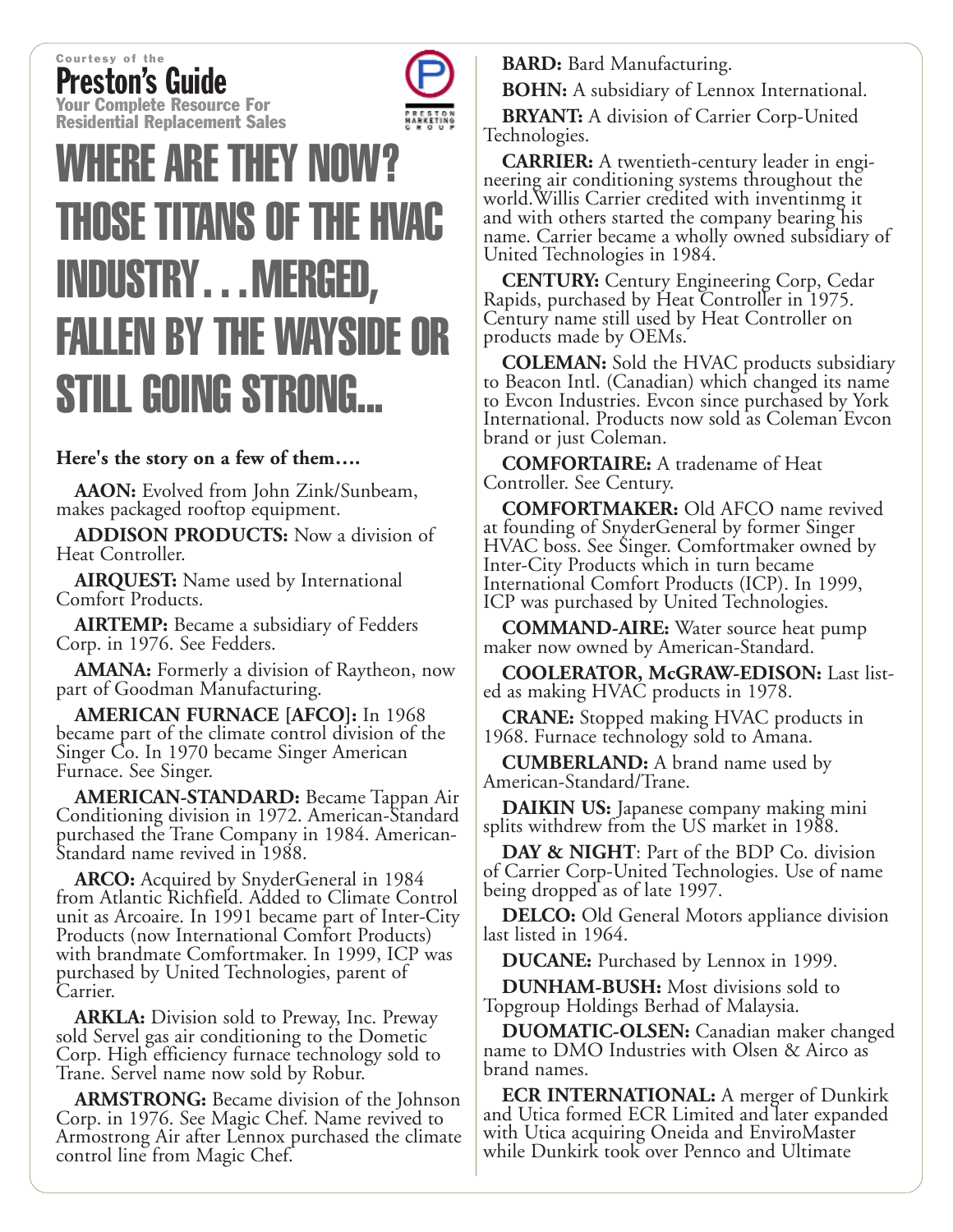Engineering. ECR acquired the assets of Olsen in December of 2000.

**ELECTRIC-FURNACE-MAN:** Last listed in 1979.

**EUBANK:** Texas manufacturer of cooling equipement, also OEM for Heat Controller.

**FANDAIRE:** Last A/C units manufacturered in 1962.

**FASCO:** Stopped making HVAC products in 1983.

**FRASER-JOHNSTON:** Became part of Westinghouse. Name dropped in 1978 with end ofWestinghouse HVAC products. Name now used by York International.

**FEDDERS:** Left the unitary market around 1980. Sells window units under Fedders, Climatrol, Airtemp, Hunter, Emerson brands. Has recently re-entered the Unitary market with units vmade in China.

**FRIEDRICH:** Residential HVAC acquired by ARCO in early 80s. In 1985 became Friedrich Climate Master Inc. selling water source heat pumps. Friedrich name dropped from tradename in1987. Friedrich HVAC products evolved into Arcoaire. Friedrich name still used on window units & mini splits after purchase of Zoneaire from ICP.

**FRIGIDAIRE:** Name revived under license to Nordyne

**GAFFERS & SATTLER:** In 1969 became a subsidiary of Magic Chef. Name no longer used.

**GENERAL ELECTRIC:** HVAC division pur-<br>chased by the Trane Company in 1982.

**GIBSON:** Name revived under license to Nordyne

**GREEN COLONIAL:** Des Moines company stopped making HVAC products in 1975.

HALL-NEAL FURNACE: Indianapolis compa-<br>ny last listed in 1966.

**HASTINGS:** Last listed in 1964, now manufacturers unit & duct heaters.

**HEIL-QUAKER:** Purchased by Inter City Gas, Toronto, from Whirlpool Corp. Tempstar name added to replace Whirlpool name. HVAC division now part of International Comfort Products. In 1999, ICP was purchased by United Technologies.

**HENRY FURNACE** [MONCRIEF]: Purchased by Luxaire, Inc. Now part of York International.

**HOME FURNACE:** Became Home Furnace division, Lear-Siegler Inc. Became Miller Heating & Air Conditioning in 1986 after being acquired by Nortek Inc. Now listed as Nordyne. See Intertherm.

**ICECO:** appears to be a wholesale operation set up to distribute Weatherking (see below).

**INTERNATIONAL HEATER:** In 1965 controlling interest acquired by Weil-McLain. BecameInternational Heating & Air Conditioning division in 1973. Last listed in 1974. Weil-McLain now owned by the Marley Company.

**INTERNATIONAL OIL BURNER:** Founded in St. Louis in 1919. Became Intertherm in 1969.

**INTERTHERM:** Became Nordyne company in 1987. Brandmate Miller. In 1998, Nordyne started marketing under White-Westinghouse brands Frigidaire, Philco, Tappan, Kelvinator & Gibson. Nordyne is OEM for Thermal Zone.

**IRON FIREMAN:** Now a tradename of Dunham-Bush.

**ITT:** Stopped making HVAC products in 1983.

**JANITROL:** Division of Surface Combustion Co. became division of Midland-Ross in 1960, division of Tappan in 1977. Janitrol name sold to Goodman Mfg. in 1982. Also sold as Goodman, Hamilton, Johnstone, Sears Kenmore.

**JOHNSON, AIR-EASE:** Became part of Magic Chef in 1972. Now owned by Lennox. Air Ease brand now part of Armstrong Air division of Lennox.

**KELVINATOR:** Name revived under license to Nordyne

**LENNOX:** Lennox Industries.

**LUXAIRE:** Formerly a part of Westinghouse, now part of York with sister brands Coleman, Evcon, Moncrief, Fraser-Johnston and Home Air to name some of them.

**MAGIC CHEF:** In 1986, Magic Chef was acquired by the Maytag Co. Air conditioning division was sold to Lennox in 1988 and renamed Armstrong Air. See Johnson.

**MAYFLOWER:** St. Paul furnace company last listed in 1962.

**MAYTAG:** a name owned by Amana but unitary equipment is manufactured and marketed under license by Nordyne.

**McQUAY:** Formerly a division of<br>SnyderGeneral, now owned by Hong Leong Group Malaysia. Sister division is AAF International.

**MILLER:** Was Miller the Home Furnace Company started in 1916. Now part of Nordyne with brandmate Intertherm.

**MITCHELL:** Last listed in 1958.

**MONCRIEF:** Division of York International. See Luxaire.

**MUELLER CLIMATROL:** In 1964 became